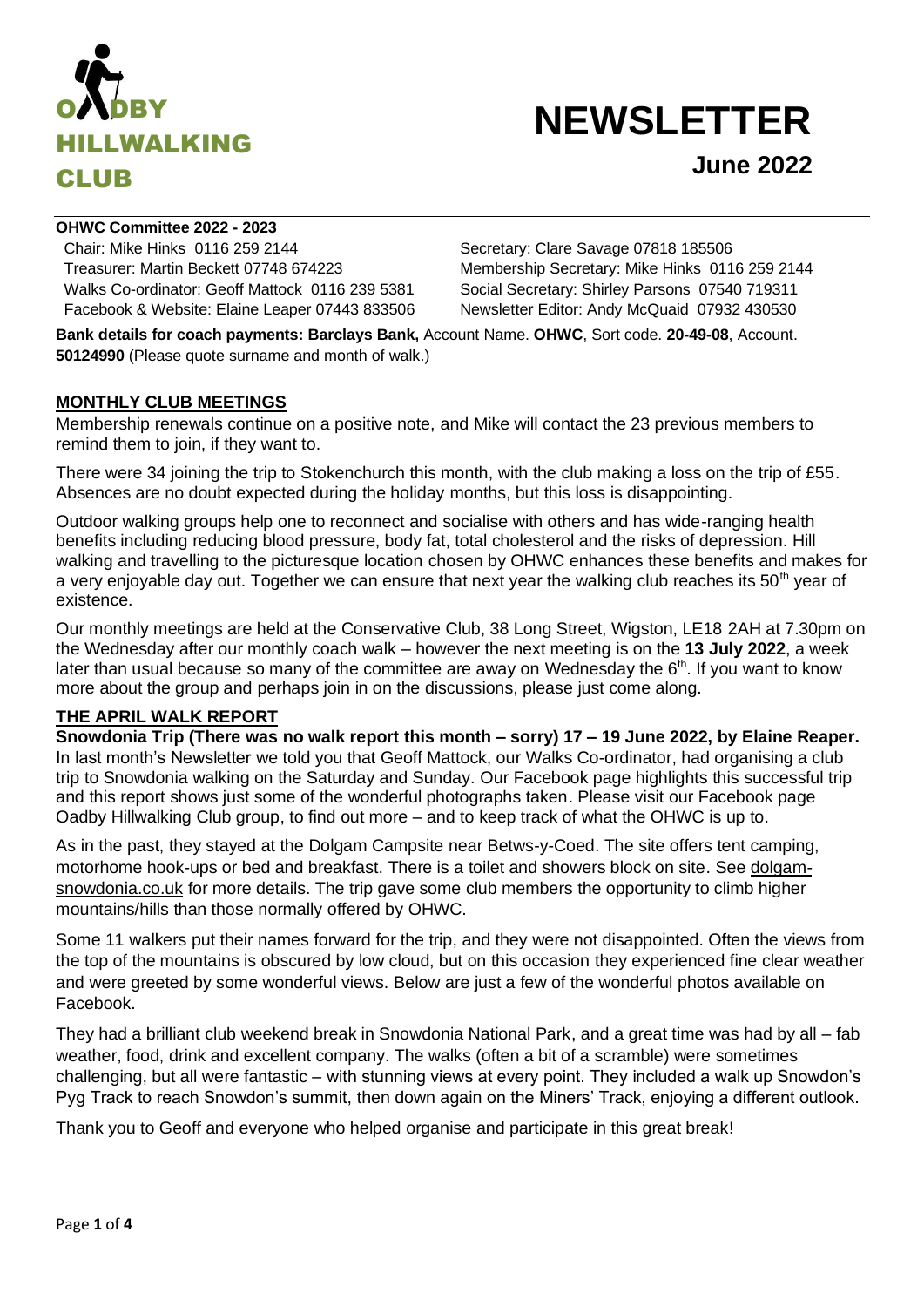# Some photographs from the Club's recent Snowdonia trip.







**SOCIAL ACTIVITY** No update this month.

# **NEXT MONTHLY WALK**

The **Sunday 3 rd July walk is to Church Stretton**, in Shropshire. Departing from the Oadby Car Park at 8am prompt and leaving Church Stretton at the new summer time of **5.30pm**. There are five walks on offer ranging from 8 to 15 miles and led by Carol Birch, Catherine Gwinnett, John Bastow, Karl Pochen and Mike Hewitt. The coach route is: M69, M6, M54, A5 and A49, parking behind the railway station. The boot stop is in Telford Services at J4, M54.

If you want to join this walk, please contact Mike Hinks on **[ohwcmail@gmail.com](mailto:ohwcmail@gmail.com)** as soon as possible in order to ensure we have a big enough coach and that you have a place and make your payment via bank transfer (see above heading) or debit card on the coach. (Cheque or cash is acceptable as a last resort.)

**Walk Route Map:** Go onto the News section of the Club website, [www.oadbyhwc.com](http://www.oadbyhwc.com/) a few days before the monthly walk, to see a map showing the walk routes. This will speed up selecting your walk when signing up on the coach.

#### **MID-MONTH LOCAL WALK**

This month's walk will be led by Sue Dyson and is on June 26<sup>th</sup> from Bradgate Park. Newtown Linford starting at 10am. Dogs on leads are welcome.

#### **Dates for your Diary**

Planned walks for the future which you can be pencilled in your diary.

| 2022 Walk Programme |                                    | 2022 Walk Programme |                           |
|---------------------|------------------------------------|---------------------|---------------------------|
| May 8th             | Holmfirth, West Yorkshire          | August 7th          | Bollington, Cheshire      |
| June 12th           | Stokenchurch, Bucks                | Sept $4th$          | Youlgreave, Peak District |
| July 3rd            | <b>Church Stretton, Shropshire</b> | Oct 2 <sup>nd</sup> | Northleach, Cotswolds     |

#### **Limit on Walk numbers**

For safety purposes there is a need to limit the numbers on each walk to a maximum of 12, but this is at the walk leader's discretion. To help keep walk numbers to a manageable level have introduced a range of shorter, less steep, walks as well as maintaining the option of longer walks too.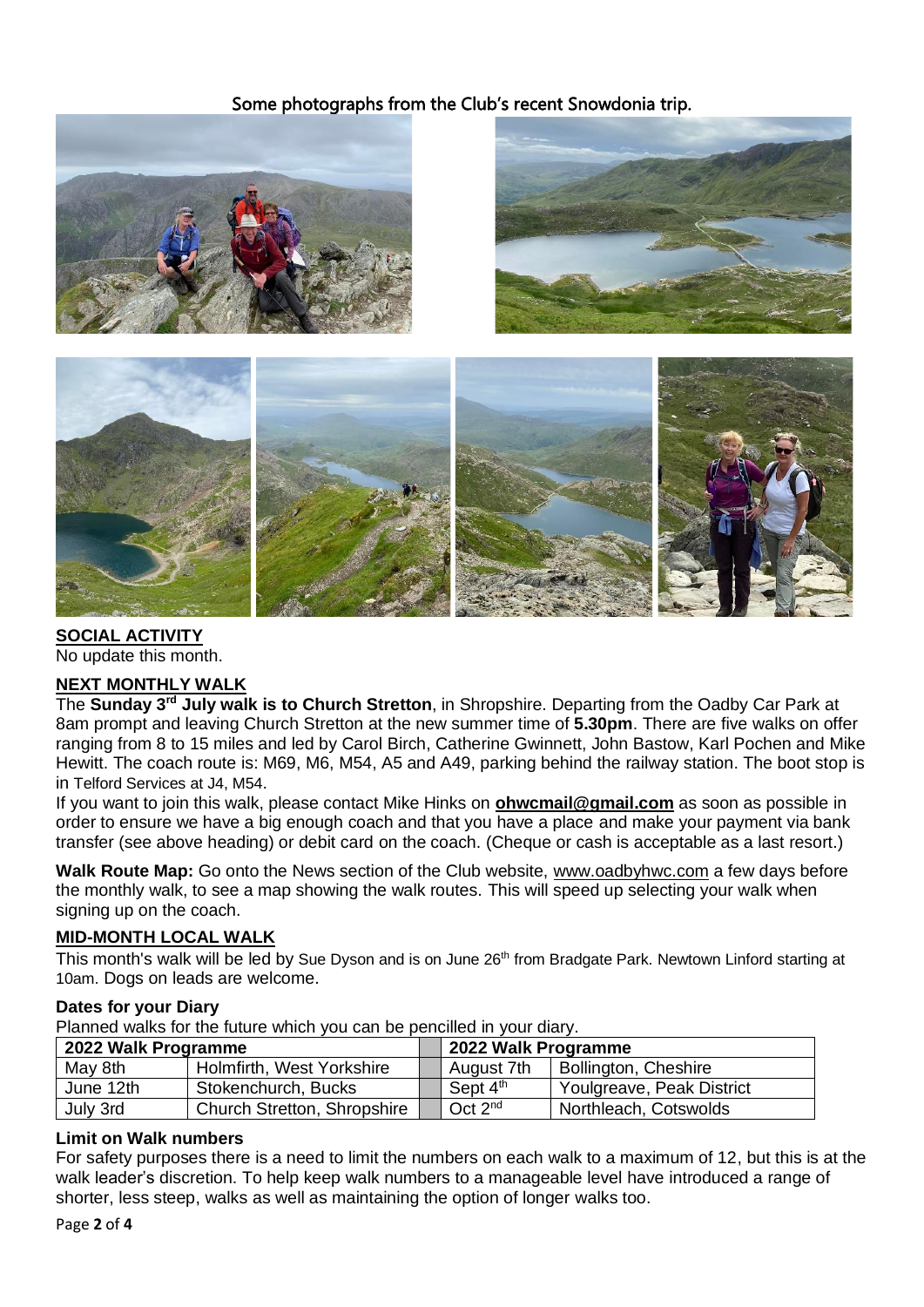### **Walk Leaders needed**

We need more walk leaders, particularly for the shorter walks. You can 'buddy up' to find out how it's done using paper maps, OS maps on-line or GPS tracking devices. It's easier than you think, and you will never be left on your own - unless you want to that is. Guidance, training and support on leading walks will be provided. Please email us or speak to any of the existing walk leaders if you'd be willing to get involved. You are not making a commitment until you say so.

Please make sure that you are carrying your up to date and completed Club Safety Form in the top of your rucksack - it will help you in a difficult situation. This blank form is available on the Club Website [oadbyhwc.com/essential-information/](http://oadbyhwc.com/essential-information/)

#### **Prospective walkers**

Please contact **[ohwcmail@gmail.com](mailto:ohwcmail@gmail.com)** to book a seat on the coach. You will receive a reply confirming the availability or otherwise of a seat. You are reminded that it is first come first served. If you delay booking you may not get a seat. Please do not turn up without booking and receiving confirmation that you have a place. You must book a place on the coach in advance or you may not be allowed on as it picks up members at various places on the Ring Road who have already booked a seat.

If you wish to be picked up on the way to the M1, at other places than the Oadby Car Park, please mention where when booking and please be aware that very occasionally another Woods coach may go past before ours arrives.

Members can book for the next month's walk on the return journey back to Oadby. You don't have to wait for the Club meeting or the Newsletter.

#### **Bus Fares**

Please try to pay before the trip by BACS (see bank details above), otherwise you can pay on the coach by contactless card or exceptionally by cash or cheque payable to "Oadby Hillwalking Club".

Adult Members and Guest £15, Junior/Student Members £8.

#### **Cancellations**

Members and guests - Cancellations up to Tuesday Midnight before the Sunday walk - no penalty. Cancellations thereafter - full cost of the bus fare due. Please pay the fare by BACS or to the Treasurer, Martin Beckett, 5 Spinney View, Great Glen, Leics, LE8 9EP

#### **Boot/Toilet Stop**

Members are urged to keep the time taken at the boot stop to a minimum. At the end of the walk members should change their footwear and place dirty boots and rucksacks in the luggage locker before getting onto the coach, thus avoiding any congestion and mud in the coach. Please do not wear dirty boots on the coach.

Those getting off the coach at Fosse Park and the Ring Road, may alternatively, put your dirty kit into a "Bin Liner" and then take it onto the coach; thus negating having to search for your kit in the bus Luggage Locker.

# **Safety**

The club walk organisers are not qualified guides. You join them at your own risk and of your own free will. When you sign for a particular walk you are also signing to accept any risks. You are part of an autonomous group, responsible for your own safety and happy to accept the discretion and actions of any or all the participants on that organised walk or activity in the event of injury to you, the need to have you rescued or otherwise.

#### **Essential Wear**

Jeans and/or trainers/sandals are **NOT** suitable.

Members and guests must be suitably equipped and as a minimum this must include:

- ❖ suitable walking boots (not shoes or trainers)
- ❖ waterproof coat and over-trousers
- ❖ warm clothing
- ❖ an appropriate rucksack.
- ❖ food and drink for the whole day

Page **3** of **4**